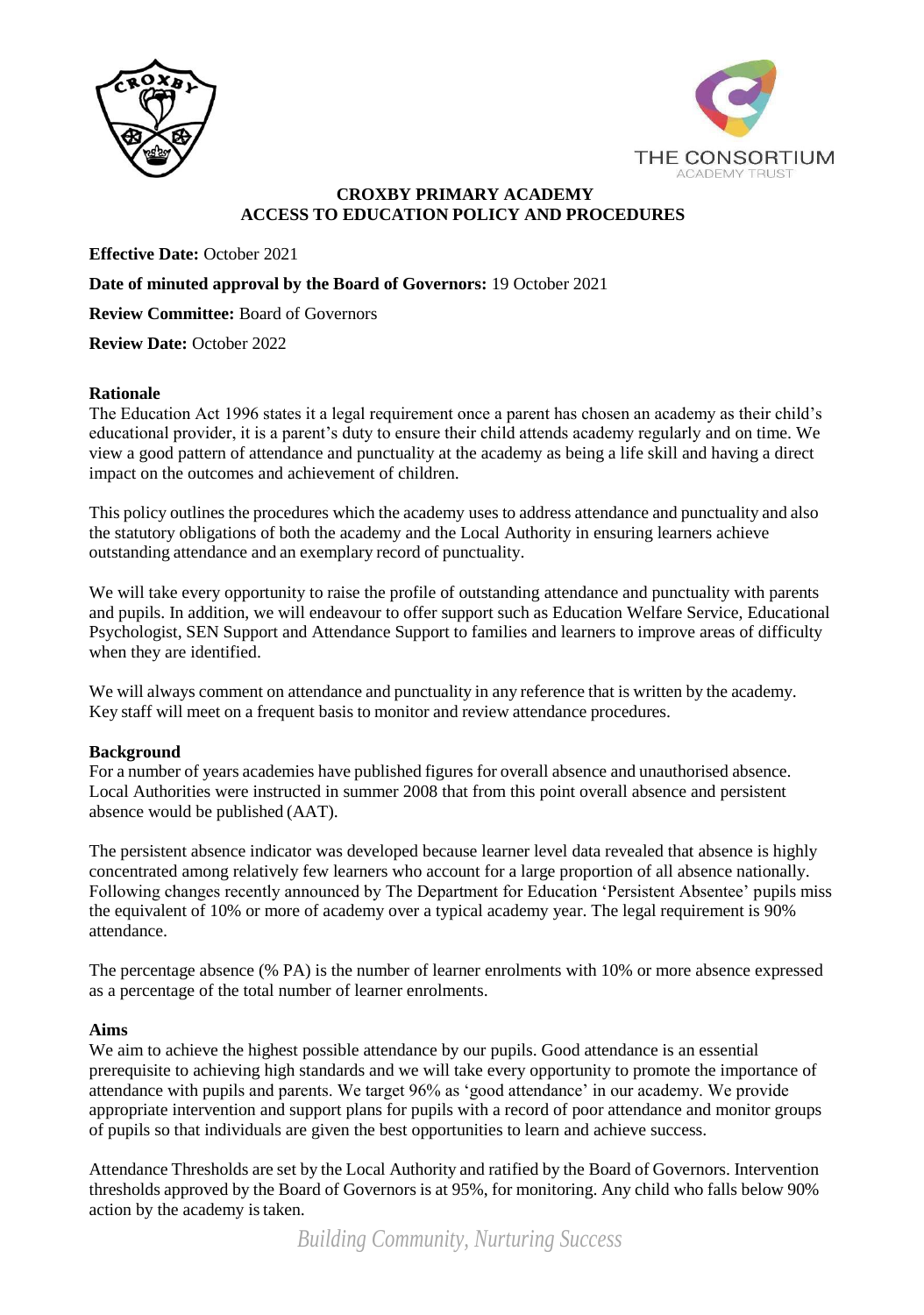# **Promoting Good Attendance**

Attendance and Punctuality are essential to good academic outcomes, social development and positive life skills. We celebrate pupils achieving 100% attendance with a termly certificate.

Across the academy attendance is shared on Academic Reports sent home to parents to explicitly make the link between academic progress and attendance.

## **Recording Attendance**

Learner attendance and punctuality is recorded electronically using SIMS. Pupils are recorded daily in the morning session and the afternoonsession

Absence codes used in line with DFE Guidance for Academies and Local Authorities 2008 can be found at Appendix 1

Registers will close 20 minutes after the main session begins and the register is taken. As a result learners registering after 9.20amand 1.10pm will be marked as a U and given an unauthorised absence mark for that session.

# **Absence Guide**

- Day 1 of absence Inform the academy before 9:00am of the reason and expected date of return of your child. Any medical advice given or visits made.
- Day 3 of absence Update the academy on your child's progress, any medical advice given and confirmation of when your child will return to academy especially if the condition worsens.
- Day 5 onwards **–** Update academy on your child's progress regularly. Medical evidence will be requested for five days of absence ormore.
- Medical appointments if your child is absent due to a medical appointment, you will be required to provide an appointment card or letter from the practice, and alternatively, medical appointment cards are available in all reception areas.

## **Monitoring Attendance Daily Monitoring**

- Parents are frequently reminded of the need to inform the academy if their child is legitimately absent on the morning of each day of absence. This is done via the academy website, newsletter and the Annual Summer Holiday letter.
- Attendance is checked at least twice daily by the Attendance Officer. The Attendance Officer will make contact with the parent on the first day of absence, if no message has been received from the parent. If contact cannot be made, then a letter will be issued that day. If no response to the letter is received within 7 days of posting the absence will be recorded asunauthorised.
- Whenever a learner absence is recorded as unauthorised parents will be sent a letter explaining that this has been done and providing an opportunity to discuss the absence further (Appendix 2). When a learner has 10 unauthorised absences in a 13-week period the Local Authority will issue a formal warning letter informing parents if their child has any further unauthorised absences in the next 15 academy days then a referral will be made to the Education Welfare Service who will consider issuing a penalty notice on behalf of the Local Authority. Weekly attendance totals will be issued to Senior Staff, Deputy Head-Head of Academy for review.

## **Longer term Monitoring**

- The Attendance Officer will work closely with the Head of Academy to identify learners causing concern. The team will work together to monitor learners with attendance at 90% or less on a fortnightly basis to attempt to resolve any issues and put together attendance support plans for pupils/families when required.
- Pupils with 90% attendance or less and not already on an attendance support plan, parents will be sent a letter and attendance certificate from the academy indicating a cause for concern. (Appendix 3)
- Learners affected will be closely monitored and if significant improvements are not made, parents will be given the opportunity to attend an attendance support plan meeting. The support plan meeting will be run by a senior member of staff. During this meeting the reasons for absence will be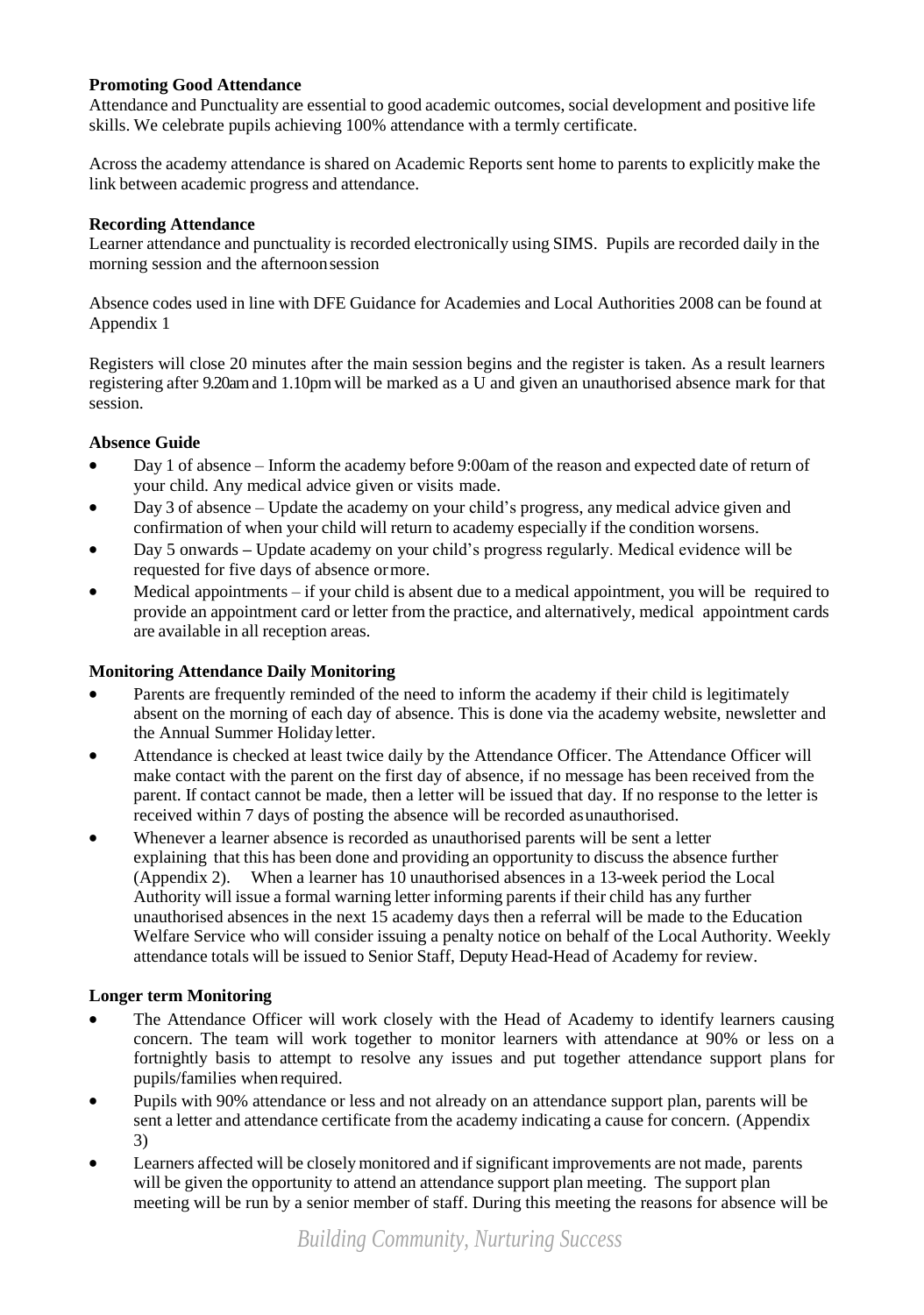## *Appendix 1*

analysed and support offered by the academy to helpimprove attendance/punctuality. Medical evidence may be requested at any stage to support a pupil's absence if attendance is below 90%; this requirement is removed once a learner is sustainingattendance levels above 90%.

- The monitoring of the 90% or lower learners will continue at regular intervals and follow the above procedure.
- If a learner continues to achieve attendance of 90% or less despite the above procedure being followed, then the Attendance Officer will refer the learner to the Education Welfare Service who would then compile the case for the legal team. This is the statutory responsibility of the LA.
- Parents of pupils with 90% 95% attendance, will be sent a monitoring letter and attendance certificate from the academy, stating that their attendance could become a cause for concern if it falls below the 90% threshold. This will be closely monitored and if it falls below then 90% then a cause for concern letter will be sent (Appendix 3).
- The academy acknowledges that some groups of pupils (PPG/SEN for example) may have barriers to achieving a regular attendance pattern, in the Senior Staff monitoring we will take particular note of tracking attendance of these groups of pupils.

#### **Absence from Academy for Exceptional Circumstances - Information for Parents**

You are required under the Education Act (1996) to ensure your child attends academy regularly (see explanation on page 1). There is, however, a discretionary power held by Heads to authorise absence in exceptional circumstances. Please note this is not an entitlement (see Appendix 5). The Head will only authorise absence in line with the East Riding Behaviour & Attendance Partnership 'Absence from Academy for Exceptional Circumstances Policy'. Heads will not authorise absences if they believe it is to the detriment of a child's education.

#### **There is no longer a provision in law for Heads to authorise an absence for the purpose of a term time holiday**.

Should your request be authorised, you are required to ensure your child catches up on any missed academy work. This is your responsibility and academies are not obliged to provide work for your child to complete.

Any unauthorised absence will be recorded on your child's attendance records. This may result in legal proceedings against you, either through a Penalty Notice or the Magistrates'Court.

#### **Penalty Notices**

Under the Anti-Social Behaviour Act (2003) the local authority and academies have statutory powers to tackle poor academy attendance and/or unauthorised absences. An unauthorised absence is any absence that the Head has not given permission for or where an acceptable explanation has not been provided by the parent.

Penalty Notices will be used as a deterrent to prevent a pattern of unauthorised absences developing. They will be issued by post direct to the home of a parent after possibly just one warning, or in the case of absences without acceptable cause, warnings may not be given. This includes pupils caught on truancy sweeps, persistent late arrival after the close of registration or unauthorised absence that has not been authorised as an absence from academy for exceptional circumstances; this includes term time holiday absences. In these cases, the warning is given on the absence request form and detailed within this information leaflet.

If your request is declined and you still take your child out of academy each parent within your household, you may be issued with a £60 penalty notice for each child you have taken out of academy. If a penalty notice remains unpaid after 21 days, it will increase to £120. If after 28 days, it remains unpaid you may be summonsed to appear before Magistrates to explain why your child has unauthorised academy absences and you may be liable for a fine of up to £1000.

If you believe at any stage that your child's absence from academy may leave you liable for prosecution or a penalty notice, it is important you take action without delay to secure their regular attendance.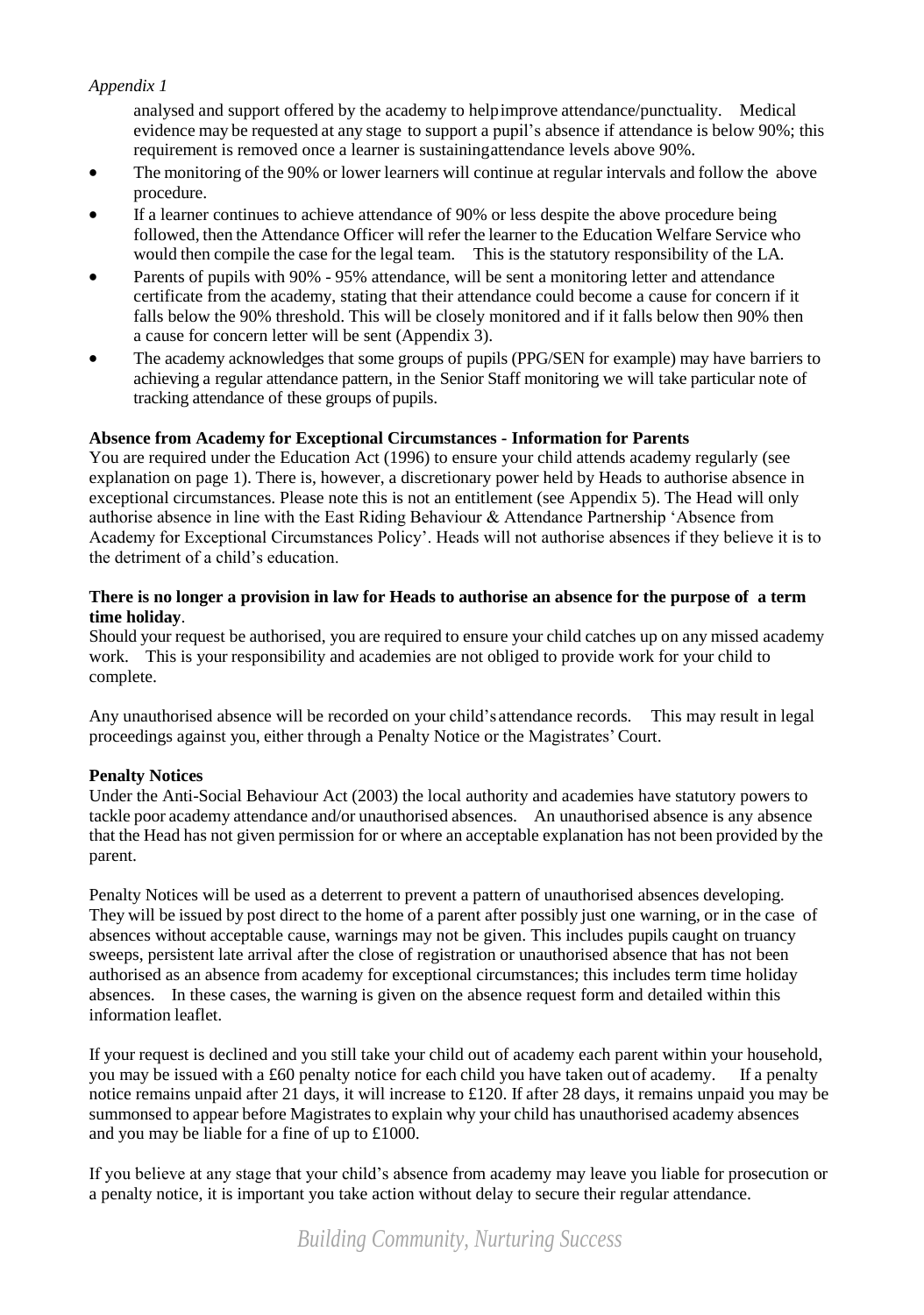## *Appendix 2*

Support and guidance on attendance is always available and if you have any questions about this, or if you need help to achieve an improvement, then please contact academy to discussthis.

We advise that you do not plan for your child to be absent without speaking to your child's Head first to obtain prior approval. Heads cannot retrospectively authorise absence from academy under any circumstance.

Please note the academy day is divided into two registration periods; for example, if your child is absent for one day this equals two sessions and a five-day absence equals 10 sessions.

#### **Court Action**

Penalty Notices are issued by the Local Authority. Where penalty notices are not paid within the published time frame then the Local Authority may be required to initiate legal proceedings in line with their statutory obligations. Any queries regarding penalty noticesshould be referred to the Local Authority:

#### Telephone: 01482 887700

Website: [http://www2.eastriding.gov.uk/learning/academys-colleges-and-](http://www2.eastriding.gov.uk/learning/schools-colleges-and-) academies/academyattendance/attendance-in-academy/

## **Maintaining high standards of punctuality**

Staff are given regular reminders regarding the accurate marking of registers which are statutory documents, in terms of absence as well as arriving late.

At Croxby Primary Academy the responsibility for ensuring pupils arrive at academy lies with the parent(s)/careers. The academy endeavours to ensure parents are aware of session times and if punctuality becomes an issue, parents will be required to attend a meeting with the Head of Academy to discuss the challenges they are facing.

A half termly review of learners who are frequently late across the academy may result in further action from the Head of Academy.

## **Children Missing Education**

Tracking learners who are missing education is a statutory duty shared between all academies and the Local Authority and all academies follow the locally agreed policy on this matter. Any learners who have not attended academy, without a parental reason being provided for their absence, for ten academy days or more will be referred to the Local Authority as a 'Child Missing Education'.

## **Elective Home Education**

Elective Home Education is the term used by the Department of Education to describe parents' decision to provide education for their children at home instead of sending them to academy. This is different to home tuition provided by a Local Authority or education provided by a Local Authority other than at a academy.

## Parents' legal duty is set out in Section 7 of the Education Act 1996 as follows:

*'It is the duty of parents of every child of compulsory academy age "to cause the child to receive efficient full-time education suitable to his/her age, ability and aptitude and to any special educational needs he/she may have either by regular attendance at academy or otherwise".'*

*Parent: In this Act, unless the context otherwise requires, "parent", in relation to a child or young person, includes any person—*

*(a) who is not a parent of his but who has parental responsibility for him, or (b) who has care of him. (Education Act 1996 sec.576)*

Further information for parents considering educating their child at home is available from:

[http://www2.eastriding.gov.uk/learning/academys-colleges-and-academies/academys-and-academy](http://www2.eastriding.gov.uk/learning/schools-colleges-and-academies/schools-and-school-)places/elective-home-education/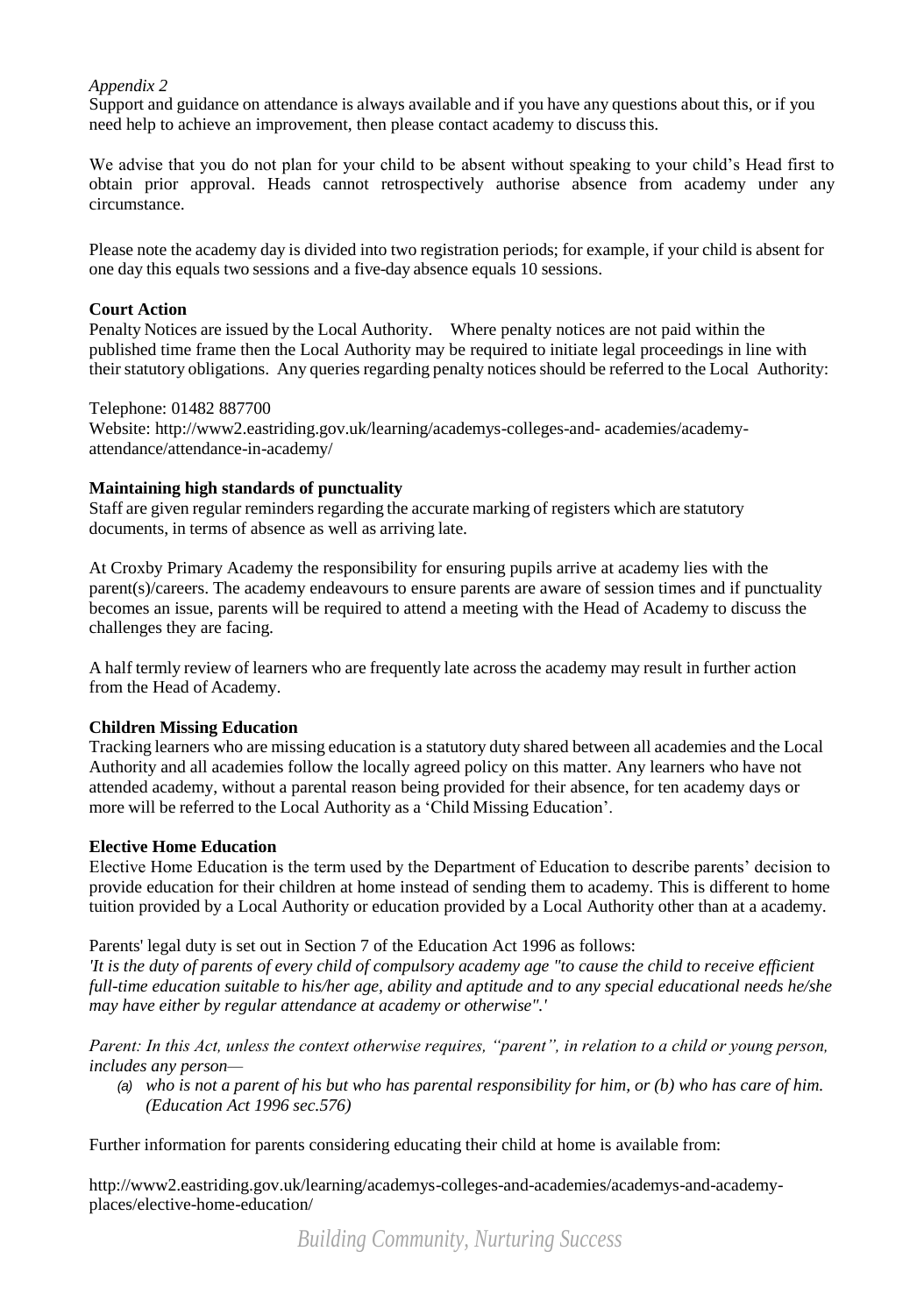# *Appendix 3* **Supporting Guidance**

| The Police and Criminal Evidence Act 1984                                      |
|--------------------------------------------------------------------------------|
| Persistent absence (legal requirement is learners with 90% attendance or less) |
| Overall absence                                                                |
| Department for Education                                                       |
| Local Authority                                                                |
| Unauthorised absence (late after registers have closed)                        |
|                                                                                |

# List of attendance codes

| <b>CODE</b>  | <b>DESCRIPTION</b>                                                                             | <b>MEANING</b>                      |  |  |  |  |  |
|--------------|------------------------------------------------------------------------------------------------|-------------------------------------|--|--|--|--|--|
|              | Present (AM)                                                                                   | Present                             |  |  |  |  |  |
|              | Present (PM)                                                                                   | Present                             |  |  |  |  |  |
| B            | Educated off site<br>(NOT Dual registration)                                                   | <b>Approved Education Activity</b>  |  |  |  |  |  |
| $\mathbf C$  | <b>Other Authorised Circumstances</b><br>(not covered by another appropriate code/description) | Authorised absence                  |  |  |  |  |  |
| D            | Dual registration<br>(i.e. pupil attending other establishment)                                | <b>Approved Education Activity</b>  |  |  |  |  |  |
| E            | Excluded<br>(no alternative provision made)                                                    | Authorised absence                  |  |  |  |  |  |
| F            | Extended family holiday<br>(agreed)                                                            | Authorised absence                  |  |  |  |  |  |
| G            | Family holiday<br>(NOT agreed or days in excess of agreement)                                  | Unauthorised absence                |  |  |  |  |  |
| 1            | <b>Illness</b><br>(NOT medical or dental etc. appointments)                                    | Authorised absence                  |  |  |  |  |  |
| ${\bf J}$    | Interview                                                                                      | <b>Approved Education Activity</b>  |  |  |  |  |  |
| L            | Late<br>(before registers closed)                                                              | Present                             |  |  |  |  |  |
| M            | Medical/Dental appointments                                                                    | Authorised absence                  |  |  |  |  |  |
| N            | No reason yet provided for absence                                                             | Unauthorised absence                |  |  |  |  |  |
| $\mathbf 0$  | Unauthorised absence<br>(not covered by any other code/description)                            | Unauthorised absence                |  |  |  |  |  |
| ${\bf P}$    | Approved sporting activity                                                                     | <b>Approved Education Activity</b>  |  |  |  |  |  |
| $\mathbf R$  | Religious observance                                                                           | Authorised absence                  |  |  |  |  |  |
| S            | Study leave                                                                                    | Authorised absence                  |  |  |  |  |  |
| T            | Traveller absence                                                                              | Authorised absence                  |  |  |  |  |  |
| $\mathbf U$  | Late<br>(after registers closed)                                                               | Unauthorised absence                |  |  |  |  |  |
| $\mathbf{V}$ | Educational visit or trip                                                                      | <b>Approved Education Activity</b>  |  |  |  |  |  |
| W            | Work experience                                                                                | <b>Approved Education Activity</b>  |  |  |  |  |  |
| $\mathbf{X}$ | Non-compulsory academy age absence                                                             | Not counted in possible attendances |  |  |  |  |  |
| Y            | Enforced closure                                                                               | Not counted in possible attendances |  |  |  |  |  |
| Z            | Pupil not yet on roll                                                                          | Not counted in possible attendances |  |  |  |  |  |
| #            | Academy closed to pupils                                                                       | Not counted in possible attendances |  |  |  |  |  |

*Building Community, Nurturing Success*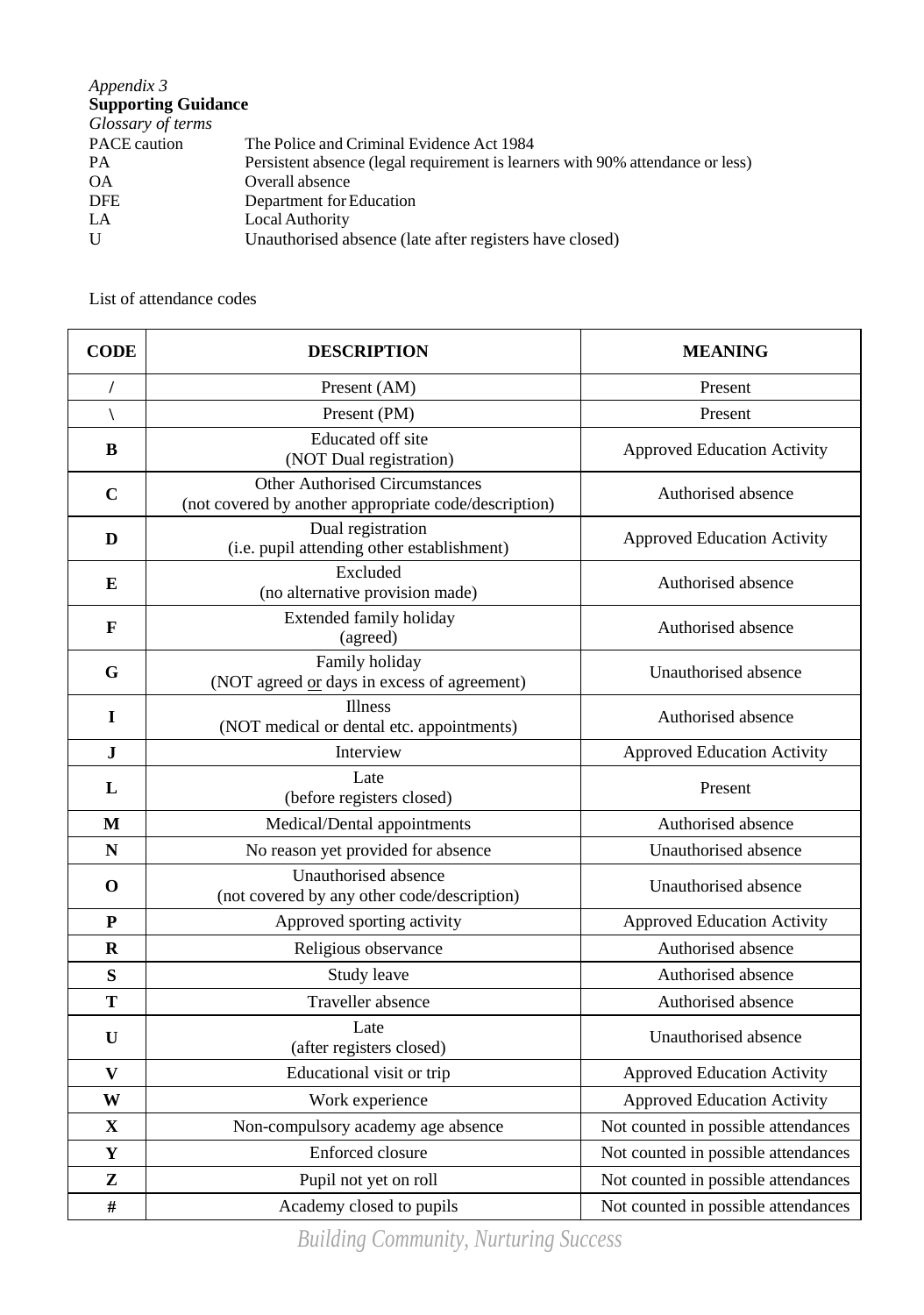## Dear *Parent*

I regret to inform you that *pupil name* has a recorded unauthorised absence on *date.* As you are aware the academy closely monitors absences from the academy. It is therefore important that *name* does not receive further unauthorised absences. Please do not hesitate to contact us should you wish to discuss this matter further.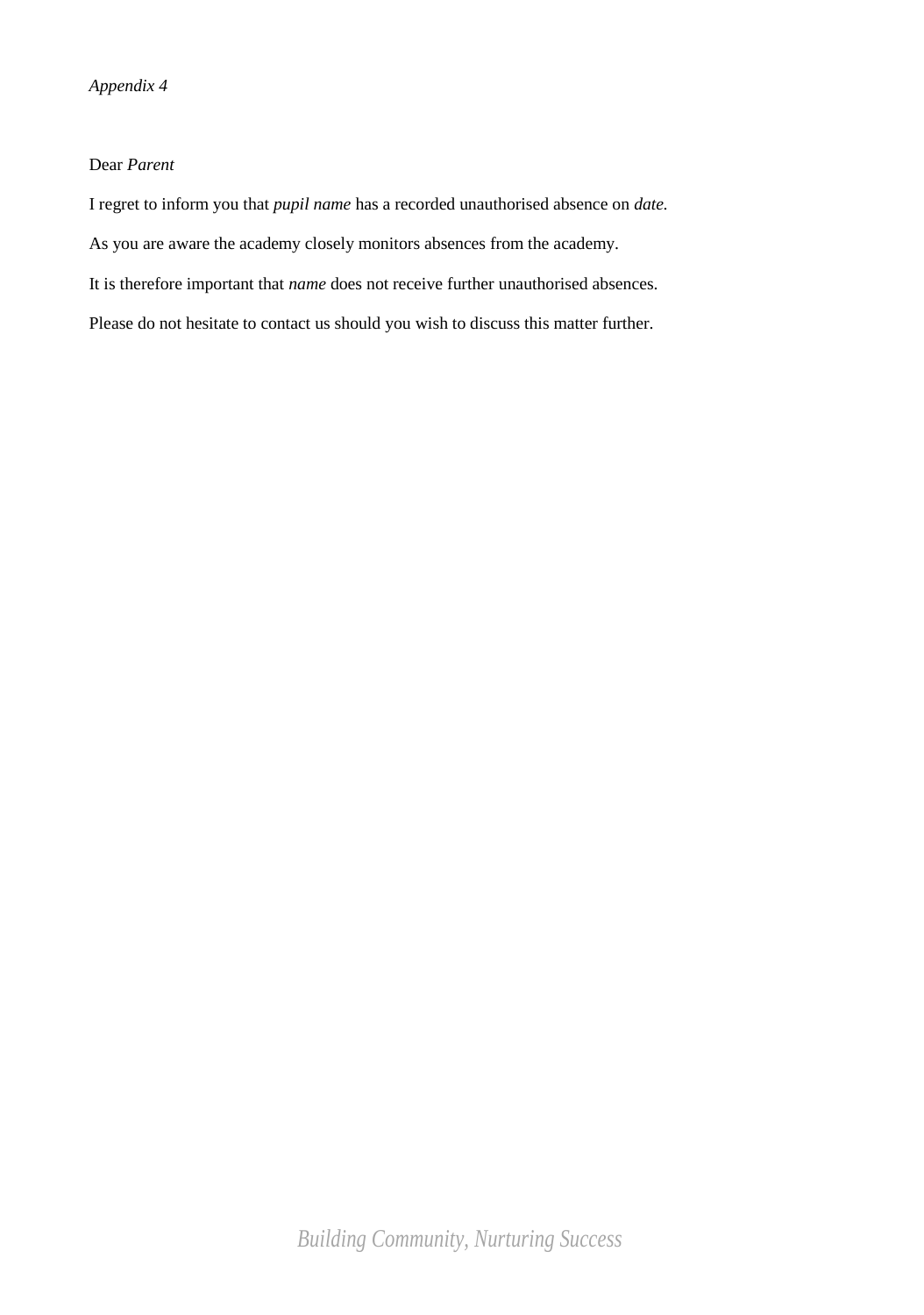# Dear Parent

*'Children who have a academy attendance of consistently over 95% achieve five or more GCSEs at grades A\* to C including English and Maths in their secondary education'*

As you may be aware the Department for Education (DfE) reduced the Persistent Absence (PA) threshold to 10% from September 2015. The DfE defines persistent absentees as academy-age children missingmore than 10% of sessions in a academy year.

I am writing to inform you that *name* has been identified as a persistently absent pupil and *his/her* attendance in the first four weeks of the academic year *(insert)* is currently *insert%*.

*Name's* attendance will be closely monitored and we are hopeful that significant improvement will be made. However, if there is insufficient improvement you will be required to attend a meeting to ensure we are all able to work together to support *Name* in improving his/her attendance.

I enclose a copy of *name*'s attendance record. If there are any concerns arising from this letter or you require further advice or support please do not hesitate to contact me.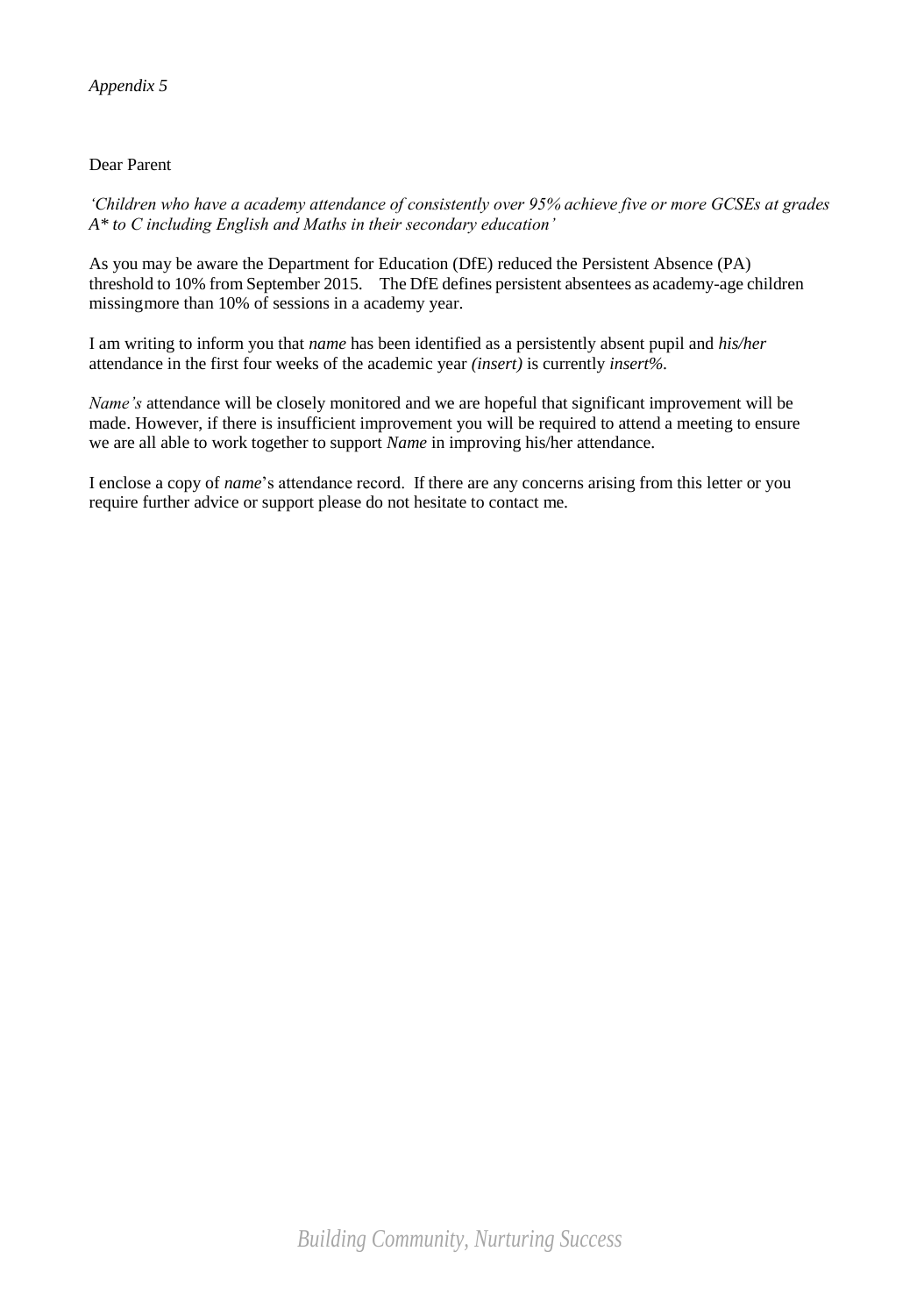*Appendix 6*

For guidance on the legal measures available to secure regular academy attendance by the DFE please visit: https:[//www.education.gov.uk/publications/standard/publicationdetail/page1/DFES-00529-200](http://www.education.gov.uk/publications/standard/publicationdetail/page1/DFES-00529-200)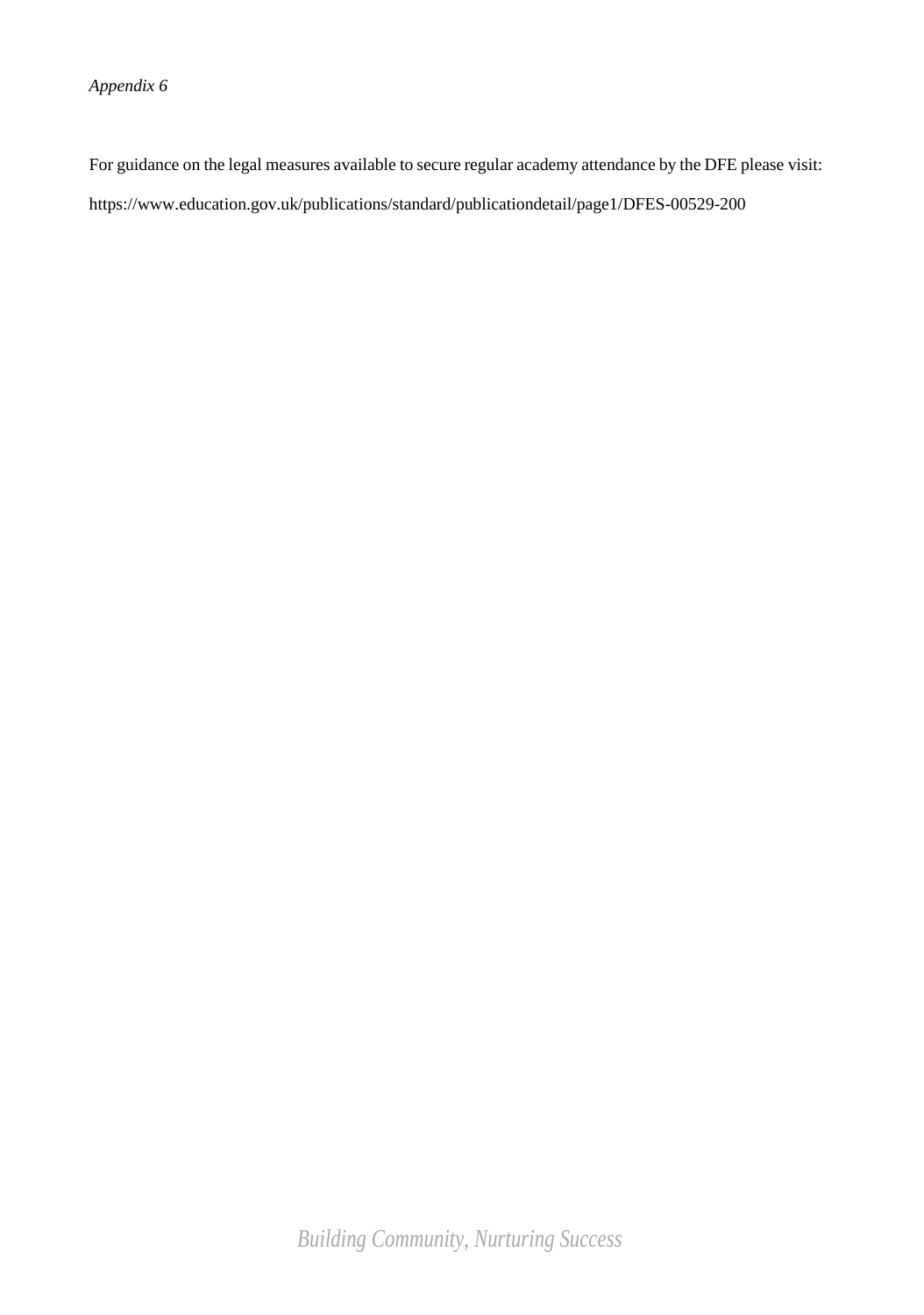# **Absence from School for Exceptional Circumstances Request Form**

| <b>School Name: Croxby Primary Academy</b>                                                                                                                                                                                                                                                                                                                                                                                                                          |  |                              |                   |  |             |                                        |  |  |  |  |
|---------------------------------------------------------------------------------------------------------------------------------------------------------------------------------------------------------------------------------------------------------------------------------------------------------------------------------------------------------------------------------------------------------------------------------------------------------------------|--|------------------------------|-------------------|--|-------------|----------------------------------------|--|--|--|--|
| <b>Student/Pupil Details</b>                                                                                                                                                                                                                                                                                                                                                                                                                                        |  |                              |                   |  |             |                                        |  |  |  |  |
| Name:                                                                                                                                                                                                                                                                                                                                                                                                                                                               |  |                              | Date of birth:    |  | Class/Form: |                                        |  |  |  |  |
| Address:                                                                                                                                                                                                                                                                                                                                                                                                                                                            |  |                              |                   |  |             |                                        |  |  |  |  |
| <b>Contact Numbers:</b>                                                                                                                                                                                                                                                                                                                                                                                                                                             |  |                              |                   |  |             |                                        |  |  |  |  |
| Sibling Details of Compulsory School Age (or other children living in the household)                                                                                                                                                                                                                                                                                                                                                                                |  |                              |                   |  |             |                                        |  |  |  |  |
| Name:                                                                                                                                                                                                                                                                                                                                                                                                                                                               |  |                              | Date<br>of birth: |  |             | School:                                |  |  |  |  |
| Name:                                                                                                                                                                                                                                                                                                                                                                                                                                                               |  |                              | Date<br>of birth: |  |             | School:                                |  |  |  |  |
| I request permission for my child to be absent from school between: -                                                                                                                                                                                                                                                                                                                                                                                               |  |                              |                   |  |             |                                        |  |  |  |  |
| Date of First Day<br>School Absence:                                                                                                                                                                                                                                                                                                                                                                                                                                |  | Date of Return<br>to School: |                   |  |             | <b>Total of Absent</b><br>School Days: |  |  |  |  |
| Please detail below the reason for your request for absence from school in term time and include any supporting<br>information. The Headteacher will not be able to consider your request without your supporting documents. Please<br>read carefully the Absence from School for Exceptional Circumstances Information for Parents attached.                                                                                                                       |  |                              |                   |  |             |                                        |  |  |  |  |
|                                                                                                                                                                                                                                                                                                                                                                                                                                                                     |  |                              |                   |  |             |                                        |  |  |  |  |
| <sup>1</sup> Parent's Declaration:<br>I have read the Absence from School for Exceptional Circumstances Information for Parents and<br>understand I/we may receive a penalty notice if my/our child receives unauthorised school absence as a<br>result of this request. Please note the school day is divided into 2 registration periods, for example<br>if your child is absent for one day this equals 2 sessions and a five day absence equals 10<br>sessions. |  |                              |                   |  |             |                                        |  |  |  |  |
| Signed:<br>(Parent/Carer)                                                                                                                                                                                                                                                                                                                                                                                                                                           |  |                              |                   |  | Date:       |                                        |  |  |  |  |
| Full Name:                                                                                                                                                                                                                                                                                                                                                                                                                                                          |  |                              |                   |  |             |                                        |  |  |  |  |
|                                                                                                                                                                                                                                                                                                                                                                                                                                                                     |  |                              |                   |  |             |                                        |  |  |  |  |

<sup>&</sup>lt;sup>1</sup> Parent: In this Act, unless the context otherwise requires, "parent", in relation to a child or young person, includes any person—

*<sup>(</sup>a)* who is not a parent of his but who has parental responsibility for him, or (b) who has care of him. *(Education Act (b) 1996 sec.576)*